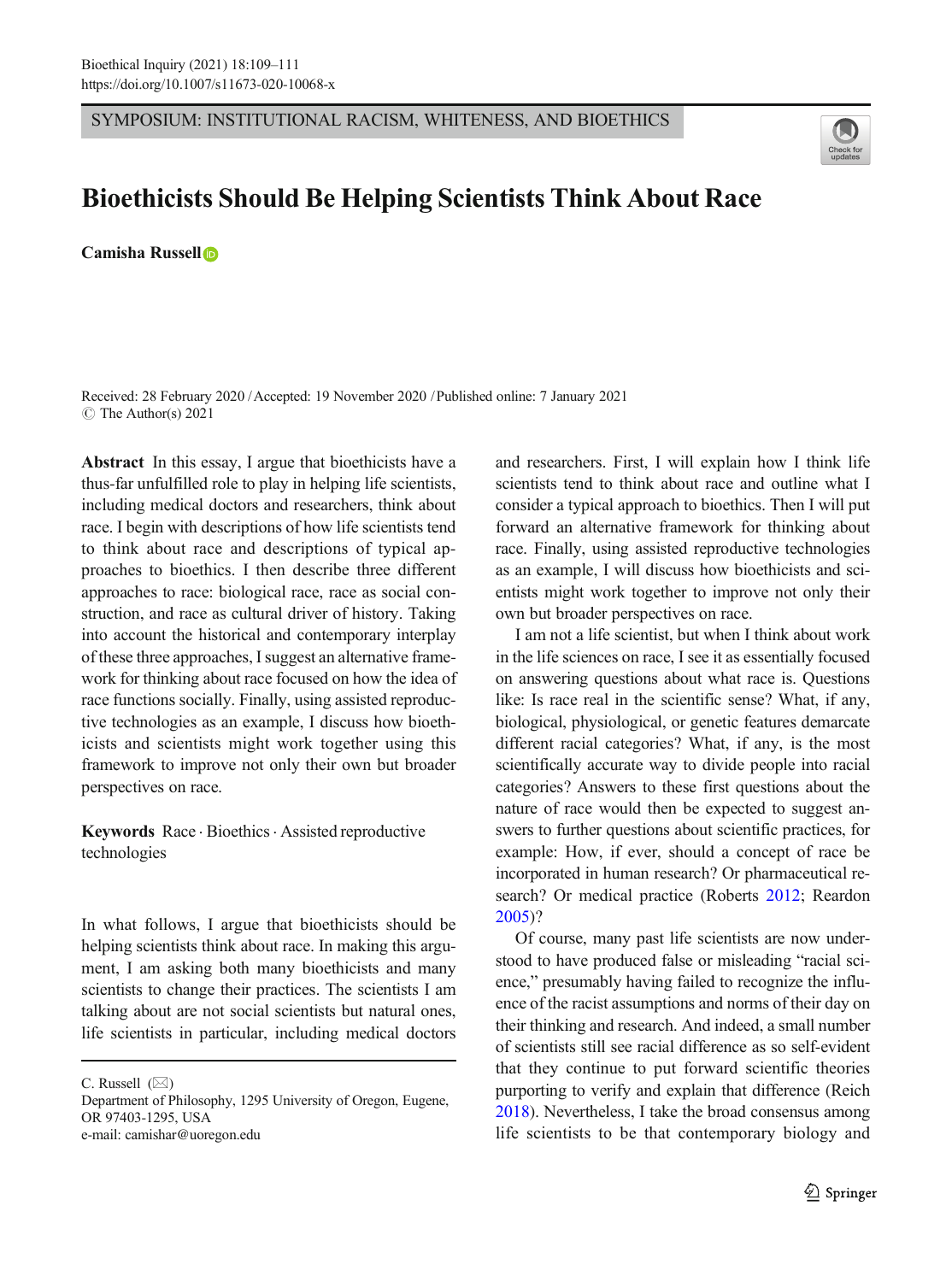genetics cannot give us scientifically the "races" whose existence has been assumed, constructed, and reified socio-historically. Put another way, the major contribution of the contemporary life sciences to fighting racism has been to insist that race (as we know it) is not real.

What I am calling a typical approach to bioethics is focused on attempting to determine which practices are ethically permissible in biomedicine and biomedical research in terms of individually conceived ethical rights, duties, obligations, or prohibitions. The ethical, when centred on the idea of personal rights and freedom, comes to be concerned only with what an individual (or hospital or corporation or research team) may be *per*mitted to do, where the limits of ethical permissibility are conceived of only in terms of specific harm to the personal freedom of other individuals. While bioethicists can easily recognize that racist policies or racial discrimination in medical or scientific research and practice are ethically impermissible due to the harm they cause the individuals targeted by the discrimination, they will have little to say about the idea of race itself (Russell [2016\)](#page-2-0).

To explain how and why I urge life scientists and bioethicists to consider a new, different approach, I will need to say more about how I think we should understand the idea of race. I would expect readers to be broadly familiar with two possible conceptions of what race is. First is the view of the aforementioned "racial science," which takes the racial categories that have been "perceived" and elaborated historically (and the differences associated with those categories) to have their basis in the natural world and, therefore, to be "discoverable" or verifiable by science. This view is widely discredited.

The second is the view of many contemporary social scientists, other academics, and laypeople—that race is socially constructed. To be socially constructed is not necessarily not to be real. Though not a scientifically verifiable product of the natural world, race can be considered real in the same way that money is. With money, societies take items found in nature (precious metals or paper) and assign them an exchange value that, though initially arbitrary, cannot be subsequently changed by individuals at will. We must learn and use the rules of money to function in society. With race, societies take natural physiological differences between people and assign them social meanings that, though initially arbitrary, cannot be easily changed or thrown off by individuals. We must learn and use (at least to some degree) the rules of race to function in society. Social constructionism is a widely accepted view of race and one with which I agree.

There is, however, another view of race that has been historically important and remains relevant but rarely appears in these sorts of conversations. That is the view of race as an essential driver of history and culture, where the temperaments and talents of certain races (and the nature of interactions between different races) determine the path of human progress (or decline). This view is epitomized by British statesman Benjamin Disraeli's [1852](#page-2-0) statement that: "All is race. In the structure, the decay, and the development of the various families of man, the vicissitudes of history find their main solution" (Disraeli [1852,](#page-2-0) 331). Yet the view remains quite present in the background of various nativist and white nationalist movements around the globe.

There is, I would argue, a fourth way to approach the concept of race, which allows one to take seriously the second concept, social constructionism, while keeping track of (and interrogating) the important effects of the first and third concepts. Elsewhere in my work, I call this race as technology, but it can be more simply understood as shifting one's focus from questions about what race is to analyses of what race does (Russell [2018](#page-2-0)).

Eric Voegelin, a German-born political theorist working in Austria during the rise of National Socialism, makes a useful distinction between race theory (scientific theories of race in natural science) and the race idea (race as a powerful political symbol used to define and shape communities) (Voegelin [1940](#page-2-0)). To paraphrase Voegelin, attempts to offer scientific theories of race persist (despite being discredited) because the sense of race as central and meaningful in our social relations endures the rise and fall of various racial theories. Thus, the essential task to undertake is to study systematically the way that the race idea operates in various contexts.

The context in which I have undertaken this work is assisted reproductive technologies. I have argued, for example, that it is less important to ask whether there is a scientific basis for the labelling of donor gametes with the self-reported racial identity of the donor than it is to explore why it is that people care so much about the supposed racial properties of donor eggs and sperm and what effect that continued caring has on our popular understandings of race and racial identities.

Similarly, while it is important for bioethicists to take up questions of access to reproductive technologies for